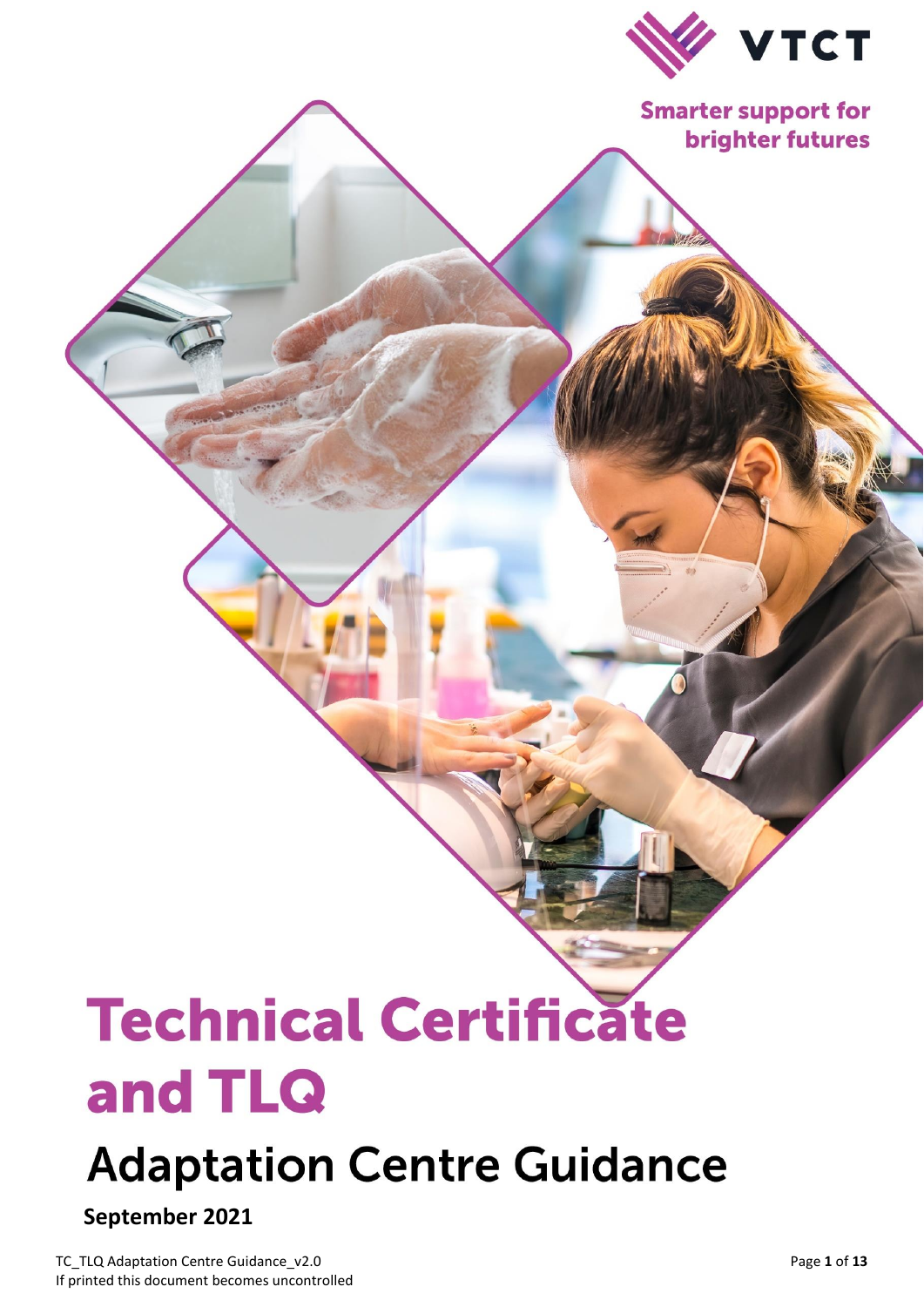#### **Contents**

|     | 1.1.  |  |  |  |
|-----|-------|--|--|--|
| 2.  |       |  |  |  |
| 3.  |       |  |  |  |
|     | 3.1.  |  |  |  |
|     | 3.2.  |  |  |  |
| 4.  |       |  |  |  |
| 5.  |       |  |  |  |
| 6.  |       |  |  |  |
| 7.  |       |  |  |  |
|     | 7.1.  |  |  |  |
|     | 7.2.  |  |  |  |
|     | 7.3.  |  |  |  |
|     | 7.4.  |  |  |  |
|     | 7.5.  |  |  |  |
|     | 7.6.  |  |  |  |
| 8.  |       |  |  |  |
| 9.  |       |  |  |  |
| 10. |       |  |  |  |
|     | 10.1. |  |  |  |
| 11. |       |  |  |  |
| 12. |       |  |  |  |
| 13. |       |  |  |  |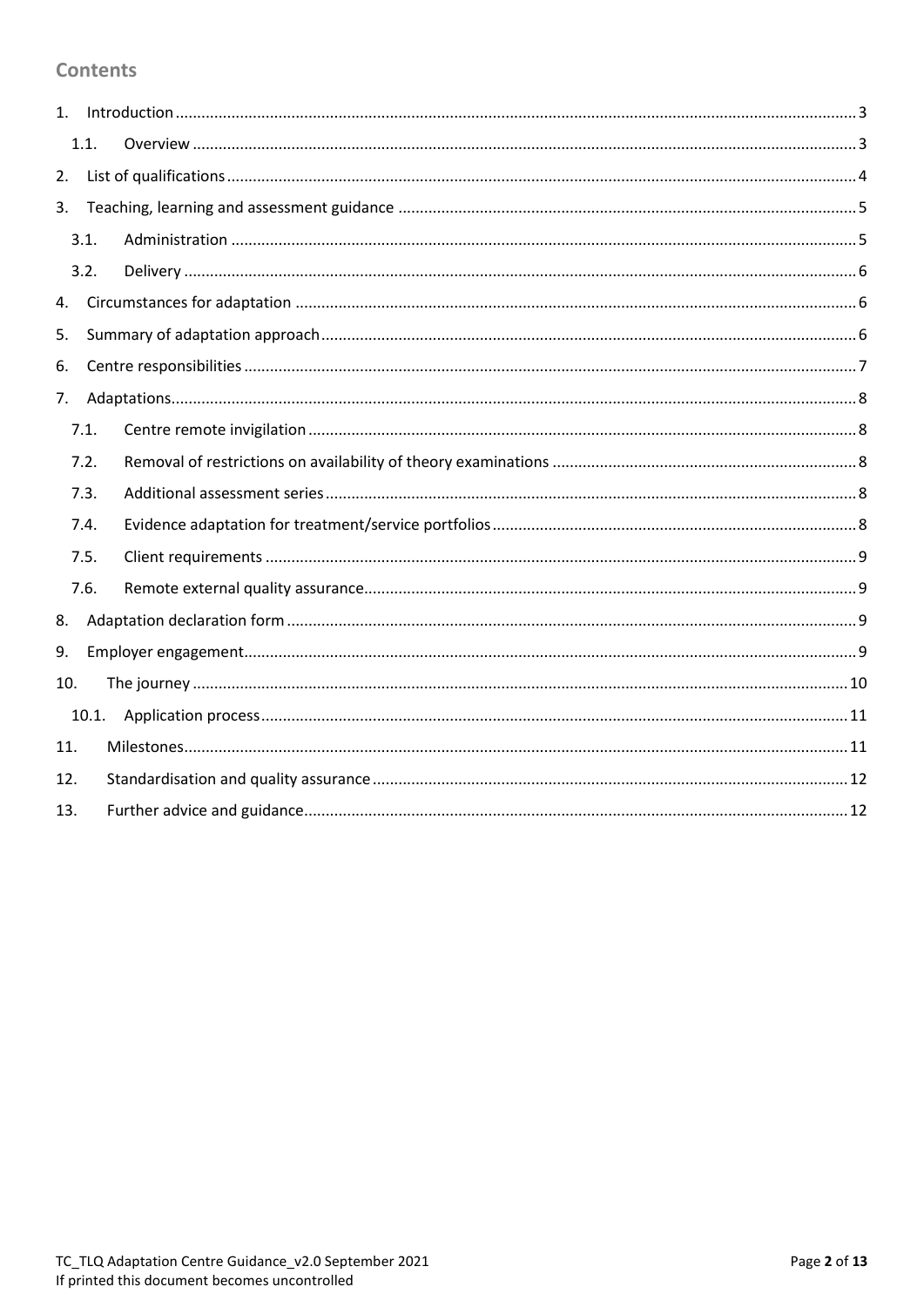# <span id="page-2-0"></span>**1. Introduction**

The coronavirus (COVID-19) pandemic has brought an ongoing and intensive period of change to the education landscape as regulatory bodies and awarding organisations have worked together to try to mitigate the impact on learners. It is important to reflect on the journey to date in order to provide context for the adaptations for Performance Table Qualifications in the 2021-2022 academic year.

#### <span id="page-2-1"></span>**1.1. Overview**

The COVID-19 pandemic has resulted in disruption of education and training since March 2020. Many learners have experienced disruption to, or a lack of, teaching, learning and assessment since that date. It is possible that there will be further disruption to teaching, learning and assessments again this academic year through public health restrictions on a national or localised basis. Ofqual's VTQ Contingency Regulatory Framework (VCRF) contains principles to support learners to complete their qualification this academic year and a framework for awarding organisations in these extraordinary times. VTCT's adaptations implemented for the Technical Certificate and Technical Level Qualifications are designed to support centres and learners in increasing manageability of assessments throughout the 2021-2022 academic year.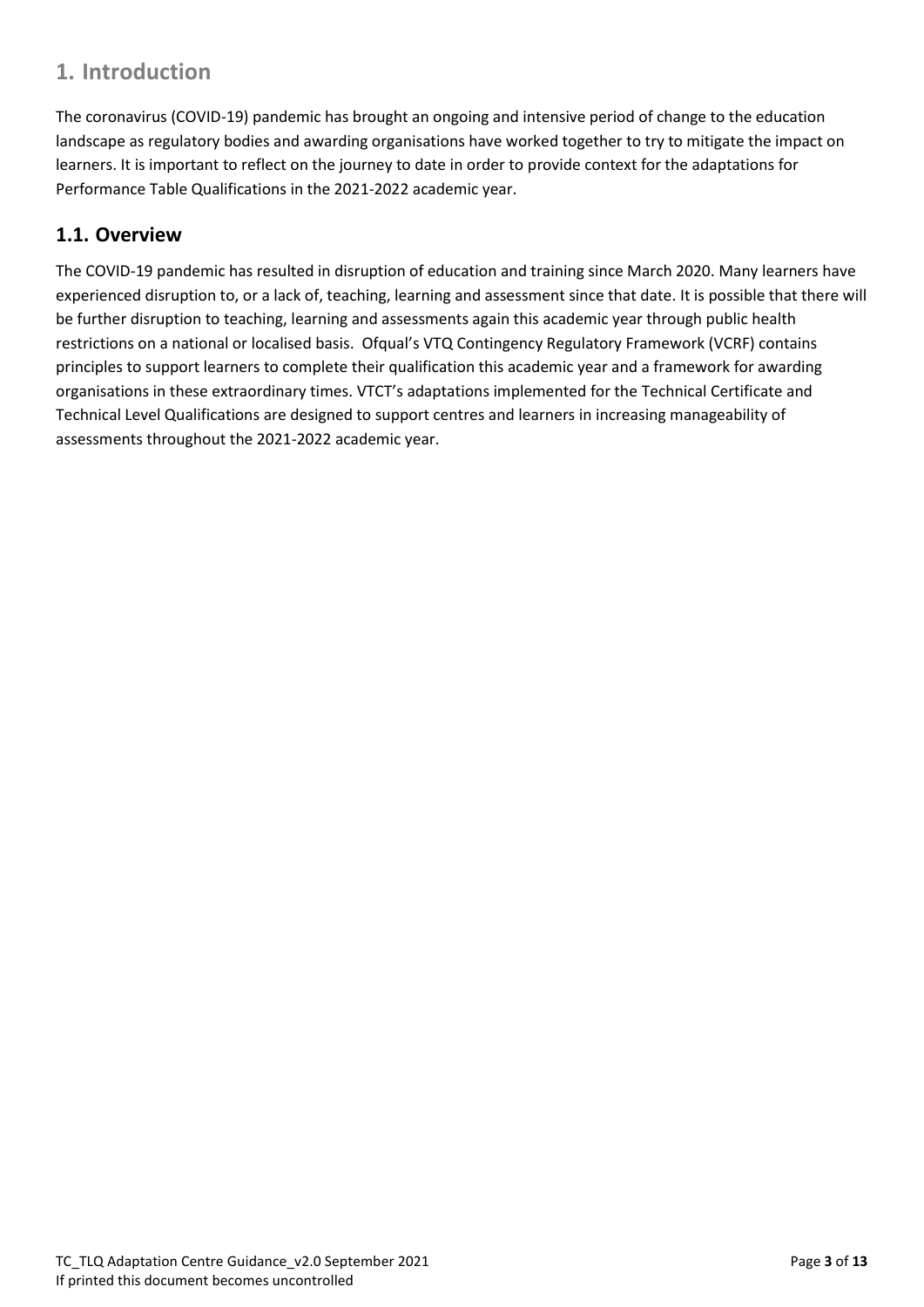# <span id="page-3-0"></span>**2. List of qualifications**

VTCT has identified our performance table qualifications (PTQs) that are appropriate for the implementation of adaptations. This guidance document is specifically to support centres in the adaptations for the qualifications indicated below:

| <b>Product code</b>                   | <b>Qualification title</b>                                               |  |  |
|---------------------------------------|--------------------------------------------------------------------------|--|--|
| <b>Technical Certificates</b>         |                                                                          |  |  |
| BT2D1                                 | VTCT Level 2 Diploma/Extended Diploma in Beauty Therapy                  |  |  |
| BT2D2                                 | VTCT Level 2 Diploma in Beauty Counter Consultancy                       |  |  |
| BT2D3                                 | VTCT Level 2 Diploma in Nail Technology (Gel)                            |  |  |
| BT2D4                                 | VTCT Level 2 Diploma in Nail Technology (Liquid and Powder)              |  |  |
| BT2D5                                 | VTCT Level 2 Diploma in Hair and Make-up Artistry                        |  |  |
| BT2D6                                 | VTCT Level 2 Diploma for Beauticians                                     |  |  |
| <b>HB2D1</b>                          | VTCT Level 2 Diploma/Extended Diploma in Ladies Hairdressing             |  |  |
| <b>HB2D2</b>                          | VTCT Level 2 Diploma/Extended Diploma in Barbering                       |  |  |
| HC2D6                                 | VTCT Level 2 Diploma in Professional Cookery                             |  |  |
| HC2D7                                 | VTCT Level 2 Diploma in Bakery and Patisserie                            |  |  |
| HC2D8                                 | VTCT Level 2 Diploma in Food and Beverage Service                        |  |  |
| HC2D9                                 | VTCT Level 2 Diploma in General Catering Skills                          |  |  |
| BT2D1                                 | VTCT Level 2 Diploma/Extended Diploma in Beauty Therapy                  |  |  |
| <b>Technical Level Qualifications</b> |                                                                          |  |  |
| BT3D1                                 | VTCT Level 3 Diploma/Extended Diploma in Massage Therapies               |  |  |
| BT3D2                                 | VTCT Level 3 Diploma/Extended Diploma in Spa Therapy                     |  |  |
| BT3D3                                 | VTCT Level 3 Diploma/Extended Diploma in Beauty Make-up Techniques       |  |  |
| BT3D4                                 | VTCT Level 3 Diploma/Extended Diploma in Beauty Therapy                  |  |  |
| BT3D5                                 | VTCT Level 3 Diploma/Extended Diploma in Nail Technologies               |  |  |
| BT3D6                                 | VTCT Level 3 Diploma/Extended Diploma in Theatrical and Media Make-up    |  |  |
| BT3D7                                 | VTCT Level 3 Combined Diploma in Beauty Therapy                          |  |  |
| CT3D1                                 | VTCT Level 3 Diploma in Complementary Therapies                          |  |  |
| <b>HB3D1</b>                          | VTCT Level 3 Diploma/Extended Diploma in Hairdressing                    |  |  |
| HB3D2                                 | VTCT Level 3 Diploma/Extended Diploma in Barbering                       |  |  |
| HB3D3                                 | VTCT Level 3 Diploma in Hairdressing for Colour Technicians              |  |  |
| <b>HB3D4</b>                          | VTCT Level 3 Diploma in Hairdressing for Cutting and Styling Technicians |  |  |
| <b>HB3D5</b>                          | VTCT Level 3 Diploma in Hairdressing for Chemical Technicians            |  |  |
| <b>HB3D6</b>                          | VTCT Level 3 Combined Diploma in Hairdressing                            |  |  |
| HC3D2                                 | VTCT Level 3 Diploma/Extended Diploma in Advanced Professional Cookery   |  |  |
| HC3D3                                 | VTCT Level 3 Diploma in Professional Patisserie and Confectionery        |  |  |
| SP3D16                                | VTCT Level 3 Diploma in Personal Training                                |  |  |
| SP3D21                                | VTCT Level 3 Diploma in Massage and Therapies for Sport                  |  |  |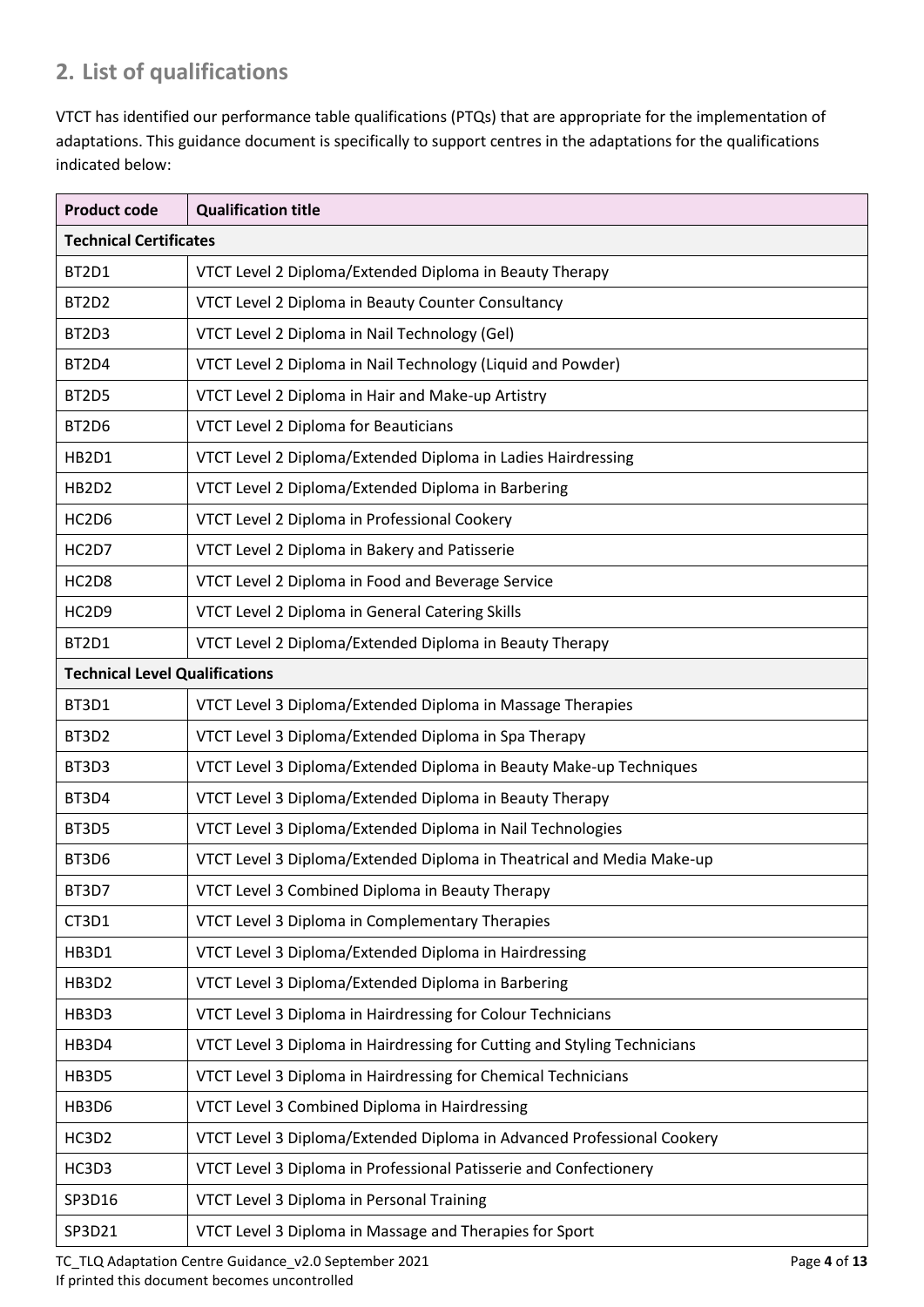VTCT's Technical Certificates and Technical Level Qualifications are primarily delivered to 16-18 year olds and provide progression into further studies or employment.

# <span id="page-4-0"></span>**3. Teaching, learning and assessment guidance**

VTCT encourages centres to take proactive and positive steps to support the administration and delivery of the Technical Certificates and Technical Level Qualifications, in the event of further impact of COVID-19 and regional lockdowns.

## <span id="page-4-1"></span>**3.1. Administration**



VTCT encourages centres to:

- register learners in a timely manner on the VTCT Linx2Online system. This is needed because they will not be eligible for adaptations if they are not registered on a VTCT qualification
- maintain up to date and accurate records of the learners in your groups and withdraw any learners who are no longer with you on programme
- plan when the external and internal assessments will take place
- schedule assessments in a timely way following the deadlines set out in the Key Dates Document
- maintain accurate records to be able to have a greater understanding of the impact on planned assessments in the case of further lockdown or upheaval
- maintain accurate and up to date tracking documents records of learner achievement on qualifications. VTCT recommends that centres utilise electronic methods of tracking learner progression and achievement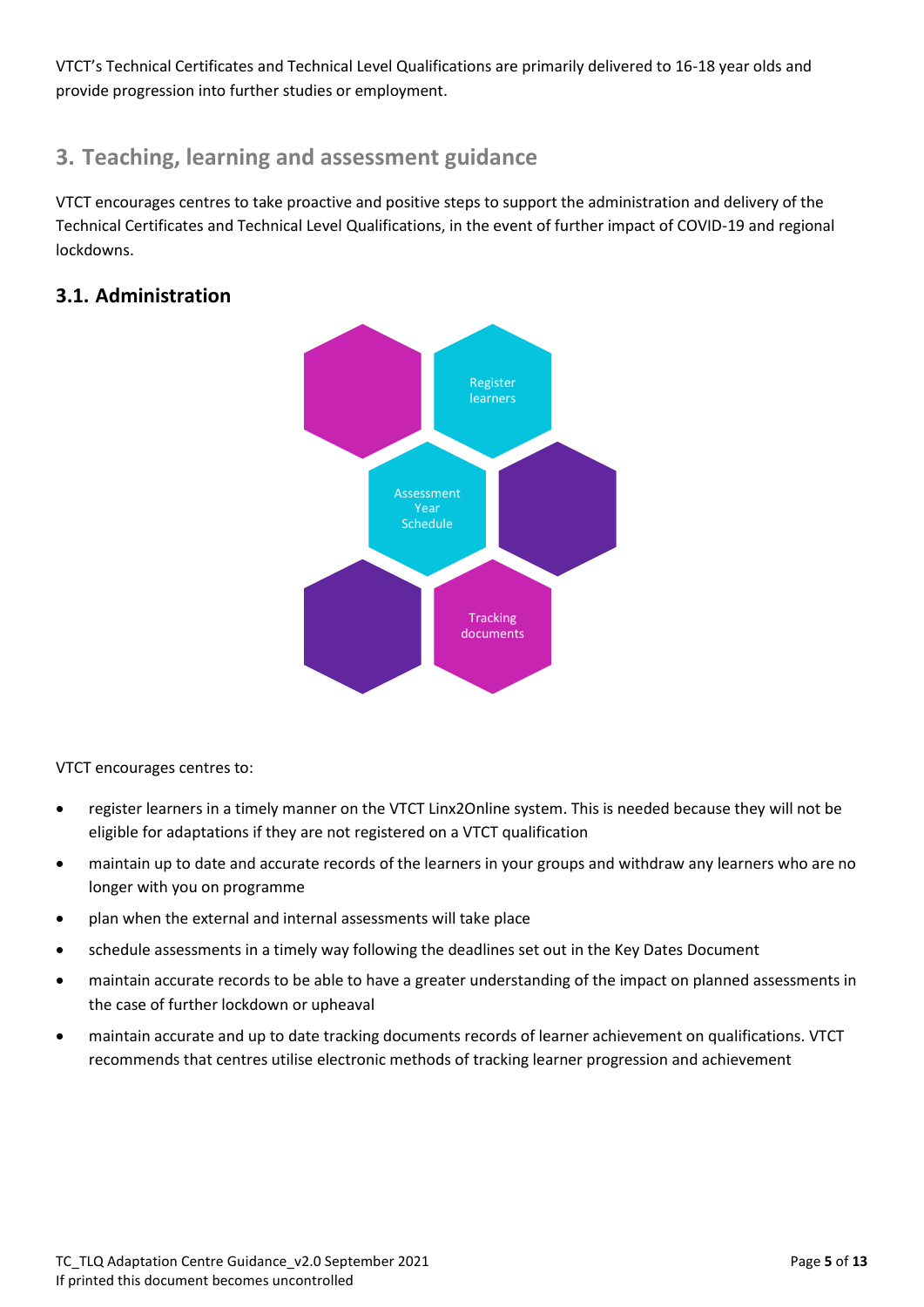#### <span id="page-5-0"></span>**3.2. Delivery**



VTCT encourages centres to:

- deliver and assess the qualifications in a modular format
- have a proactive assessment approach
- plan regular and robust internal quality assurance activity and record keeping
- utilise modular delivery and assessment structure to enable learner achievement to be banked throughout the academic year

# <span id="page-5-1"></span>**4. Circumstances for adaptation**

VTCT has identified that the primary issue for learners completing the qualifications is related to undertaking of assessments within each assessment series. This may be a result of social distancing measures, a national/localised lockdown which causes the education providers to close, learners who need to shield or self-isolate or Government person to person contact service restrictions. Both the external examination and some internal assessments have strict assessment controls which require them to be completed under supervision. If learners are unable to access their educational provider due to social distancing measures, a national/localised lockdown which causes the education providers to close or learners who need to shield or self-isolate then, without adaptations, the learners may not be able to progress and achieve their qualification.

# <span id="page-5-2"></span>**5. Summary of adaptation approach**

VTCT's Technical Certificates and Technical Level qualifications contain both theoretical and practical elements. The purpose of these qualifications is to support progression into employment or further/higher education. The content of the qualifications is typically delivered in a combination of classrooms and realistic working environments. VTCT has identified that there are no adaptations required to the teaching and learning for these qualifications due to the existing embedded flexibility, for example remote delivery of theory topics. VTCT has identified the need to develop these qualification adaptations to assist the mitigation of impact by COVID-19 in the academic year 2021-2022. VTCT will continue to monitor the Government's public health advice on close contact services, as this may impact centres further and require a review of the adaptation approach.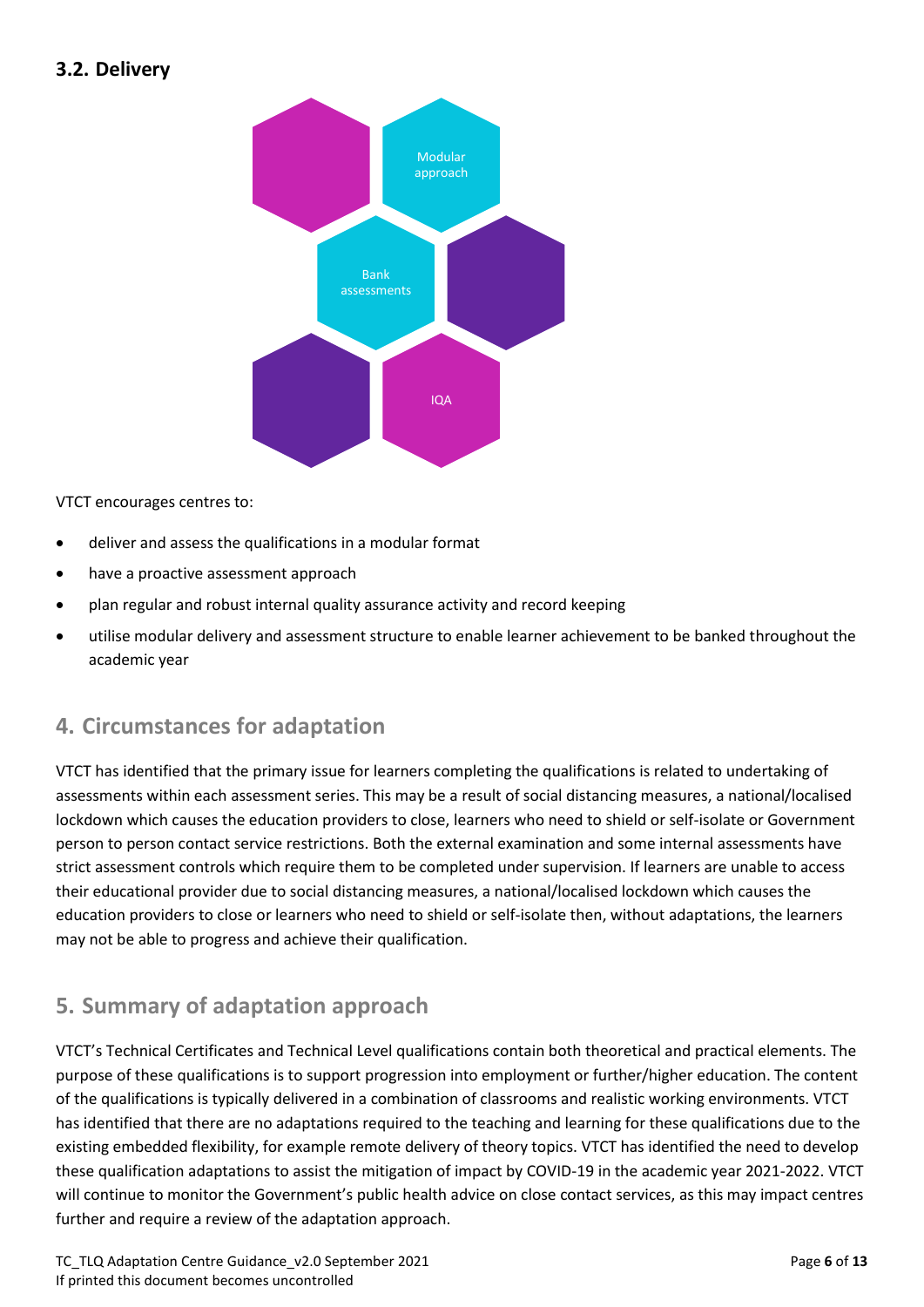VTCT proposes the following adaptations to the delivery and methods of assessment contained within the Technical Certificate and Technical Level Qualifications:

- Centre remote invigilation for theory examinations to minimise the impact of national or localised lockdowns
- Reduce the number of assessments within the formative treatment/service portfolios
- Remove restrictions on which theory examinations learners can undertake in each assessment series
- <span id="page-6-0"></span>Remote external quality assurance activity

# **6. Centre responsibilities**

VTCT's primary approach to adaptations for the Technical Certificates and Technical Level qualifications is to ensure learners are neither disadvantaged nor advantaged by the adaptations. The adaptations will provide maximum flexibility and support the Government's public health advice and guidance measures during the Covid-19 pandemic.

VTCT's adaptations will afford centres the ability to apply flexibilities to the location where learners undertake assessments for the qualification's theoretical components in circumstances such as a national/localised lockdown which causes the education providers to close, social distancing measures or if learners are shielding or self-isolating.

To support this change, VTCT has additional procedures and processes to ensure all equality considerations have been addressed. Centres will submit an application to VTCT requesting approval to implement remote invigilation for the external examinations. The application will require centres to demonstrate that they have ensured that all learners have access to technology to support the online platforms/systems and that no learner will be disadvantaged due to their socio-economic circumstances or geographical location. Centres will also be required to demonstrate that any adaptations implemented will accommodate all learners and not impact on any access arrangements that a learner may be eligible for.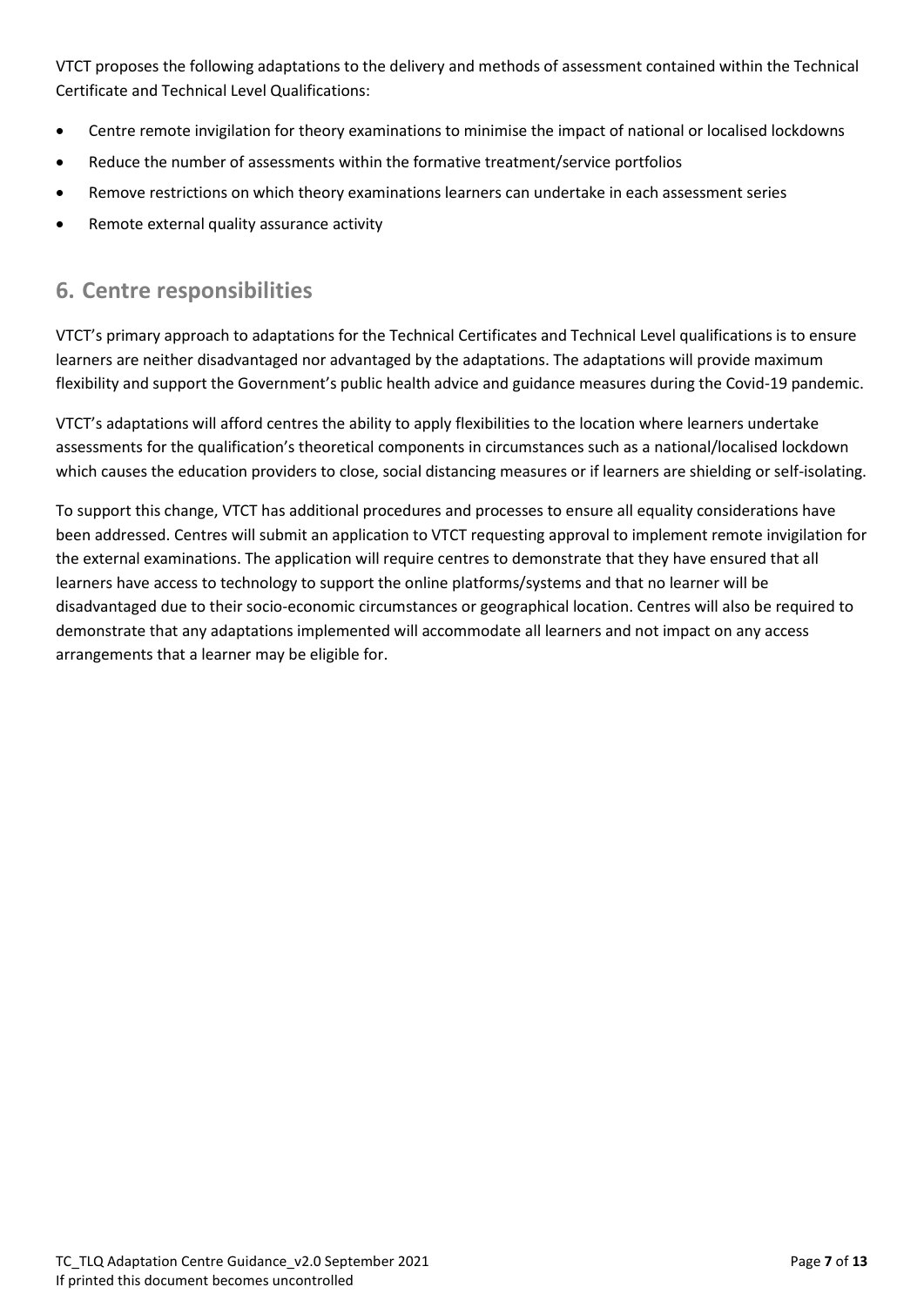# <span id="page-7-0"></span>**7. Adaptations**

VTCT recognises the varying needs of our centres and the array of different national/localised lockdowns. A 'one size fits all' approach is not suitable and as such VTCT has identified a toolkit of adaptations. VTCT seeks to ensure that learners are not disadvantaged or advantaged as a result of adaptation.

| <b>Adaptation</b>                                                    | <b>Approval</b>                                      |
|----------------------------------------------------------------------|------------------------------------------------------|
| Remote delivery                                                      | No approval needed                                   |
| Remote centre invigilation                                           | Apply to VTCT for approval                           |
| Removal of restrictions on<br>availability of theory<br>examinations | No approval needed, standardised across all learners |
| Additional assessment series                                         | VTCT will continue to monitor the need to implement  |
| Evidence adaptation for<br>treatment/service portfolios              | No approval needed, standardised across all learners |
| Client requirements                                                  | No approval needed, standardised across all learners |
| Remote external quality<br>assurance                                 | No approval needed                                   |

# <span id="page-7-1"></span>**7.1. Centre remote invigilation**

Where necessary centres shall apply for remote invigilation approval from VTCT for learner theory examinations to be invigilated or monitored remotely via tutor supervision. Centres can determine the most relevant and appropriate platform for remotely invigilating online exams. VTCT will monitor and quality assure the centre implementation of invigilation guidance and requirements through standard external quality assurance procedures.

#### <span id="page-7-2"></span>**7.2. Removal of restrictions on availability of theory examinations**

VTCT will remove restrictions on which theory examinations learners can undertake in each assessment series. For the winter assessment series 2020, centres will be able to schedule learners to undertake both paper 1 and paper 2 theory examinations. Previously paper 1 had only been available in the winter assessment series.

#### <span id="page-7-3"></span>**7.3. Additional assessment series**

VTCT will continue to monitor the need to implement additional assessment series other than those already published within VTCT's 'Key Dates' document.

#### <span id="page-7-4"></span>**7.4. Evidence adaptation for treatment/service portfolios**

VTCT has removed the number of observations required within the qualifications' formative treatment/service portfolios. Centres are encouraged to cluster assessments to maximise coverage of the range requirements. However, centres are still required to ensure that learners develop the required practical skills over the formative assessments to ensure the learners are suitably prepared for the summative unit graded assessments. Centres are encouraged to liaise with their External Quality Assurer on the types of evidence that can be used to cover the range requirements of the formative assessments.

TC\_TLQ Adaptation Centre Guidance\_v2.0 September 2021 **Page 8** of 13 If printed this document becomes uncontrolled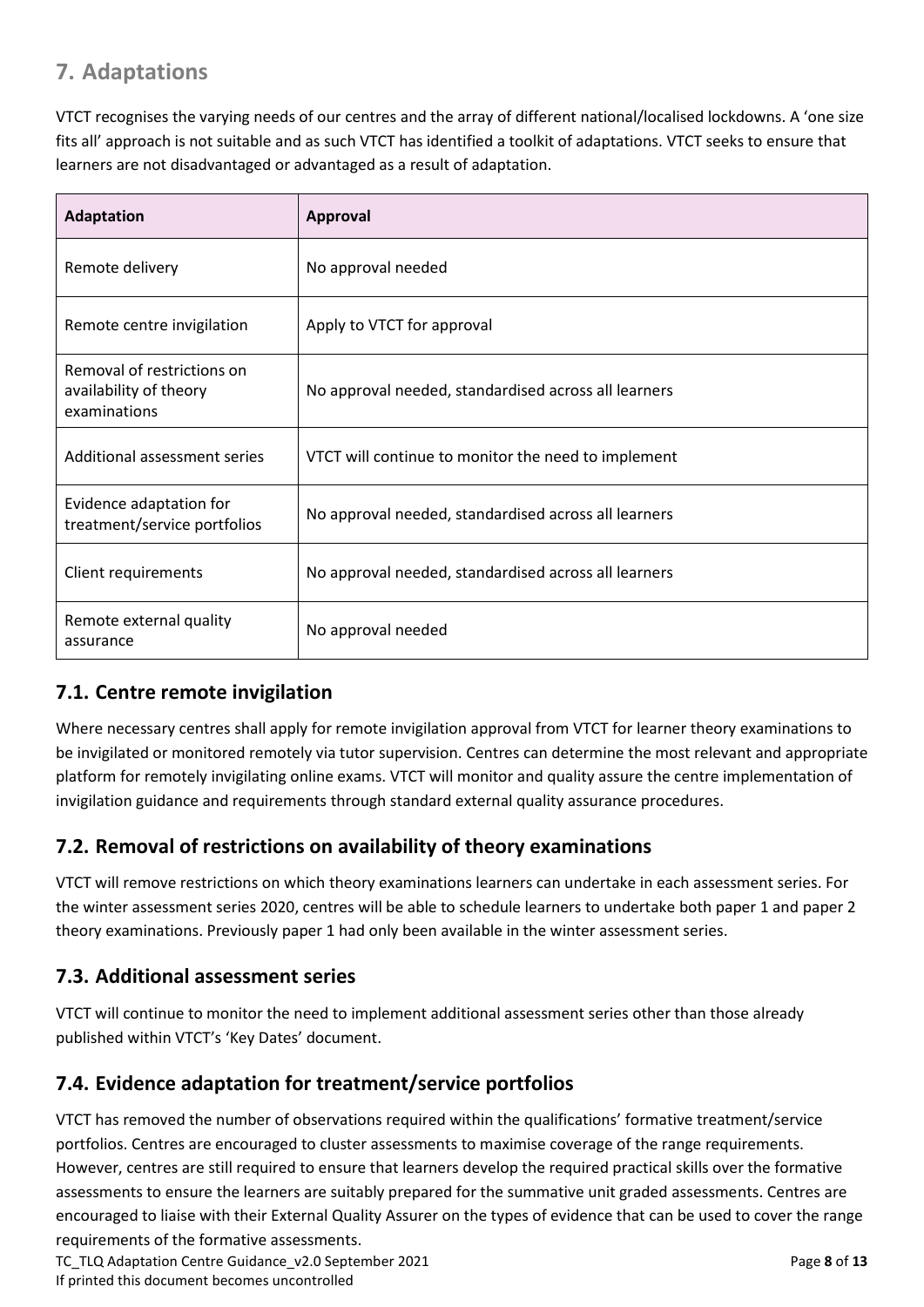#### <span id="page-8-0"></span>**7.5. Client requirements**

VTCT will remove the requirement that exists in some unit graded assessments where learners are required to treat clients who are unknown to them. In accordance with public health guidelines learners will be able to treat people they have previously treated within the service/treatment portfolios.

#### <span id="page-8-1"></span>**7.6. Remote external quality assurance**

VTCT will conduct online remote quality assurance visits to support centre monitoring activities. VTCT's e-portfolio system and file transfer platforms will support centres to submit evidence for verification activity.

# <span id="page-8-2"></span>**8. Adaptation declaration form**

Centres will be required to complete and submit an adaptation declaration form at the time of requesting an adaptation where approval from VTCT is required. The purpose of the declaration form is to confirm that centres have the capacity and equipment to facilitate these adaptations. Additionally centres will be required to provide assurances that learners are neither advantaged nor disadvantaged by the implementation of the adaptations.

### <span id="page-8-3"></span>**9. Employer engagement**

VTCT's Technical Certificates and Technical Level Qualifications have an employer involvement requirement to align with the Department for Education's technical requirements for Technical and Applied General qualifications. VTCT does not propose any adaptations to this qualification requirement as there are multiple, flexible ways for centres to cover employer involvement.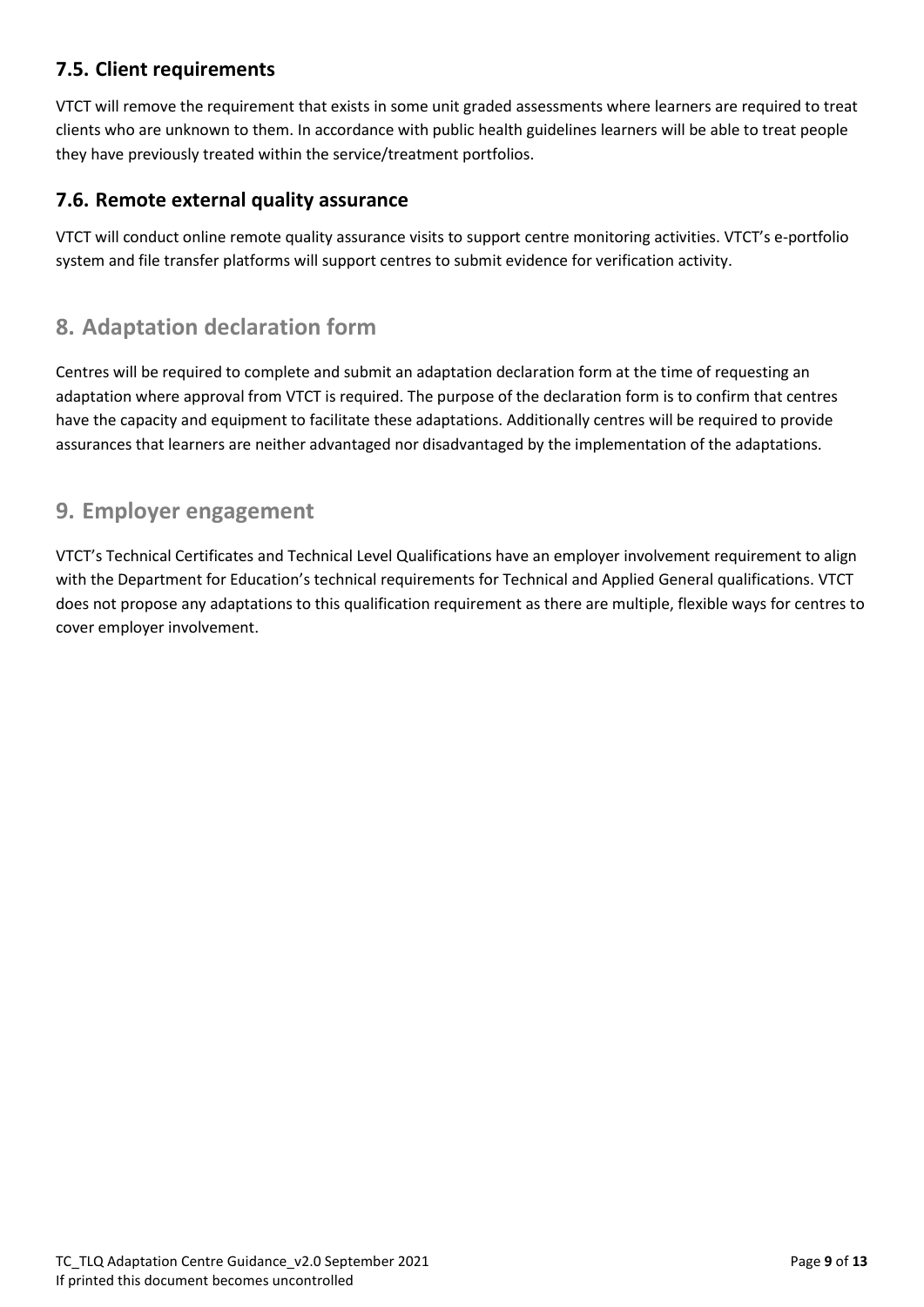

#### **10. The journey**

<span id="page-9-0"></span>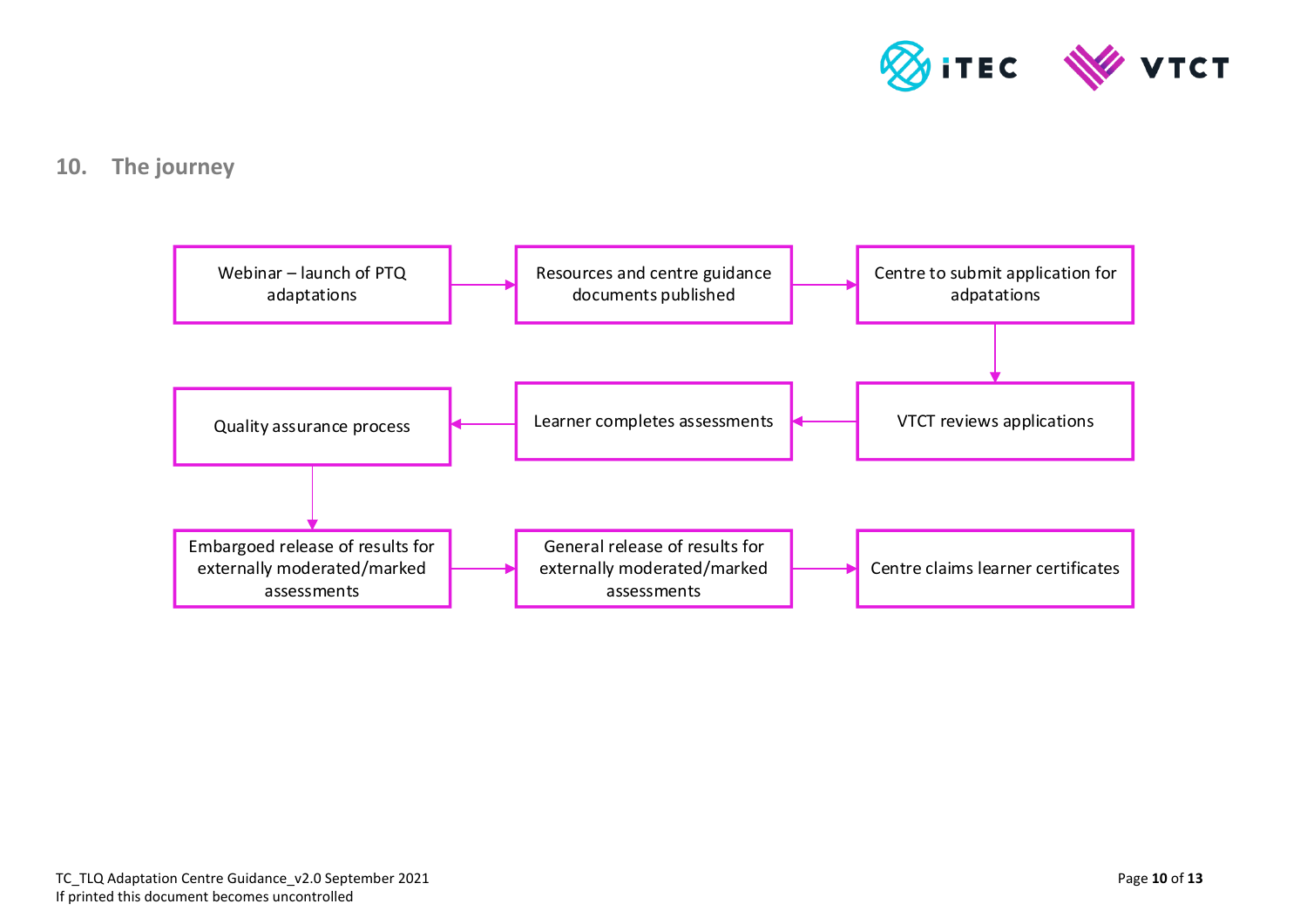

#### <span id="page-10-0"></span>**10.1. Application process**

Centres will need to follow the adaptation application process for all adaptation requests.



#### <span id="page-10-1"></span>**11. Milestones**

| <b>Milestone</b>           | <b>Detail</b>                                                                                                                           |
|----------------------------|-----------------------------------------------------------------------------------------------------------------------------------------|
| October 2021               | VTCT launch PTQ adaptation information through webinars and centre guidance<br>documents                                                |
| October - December<br>2021 | VTCT external quality assurance activity with centres (business as usual)                                                               |
| January 2022               | Winter assessment series for the Technical Certificates and Technical Level<br>qualifications (Paper 1 and Paper 2) (business as usual) |
| <b>March 2022</b>          | Easter assessment series for the Technical Certificates and Technical Level<br>qualifications (business as usual)                       |
| March-June 2022            | VTCT external quality assurance activity with centres (business as usual)                                                               |
| June 2022                  | Summer assessment series for the Technical Certificates and Technical Level<br>qualifications (business as usual)                       |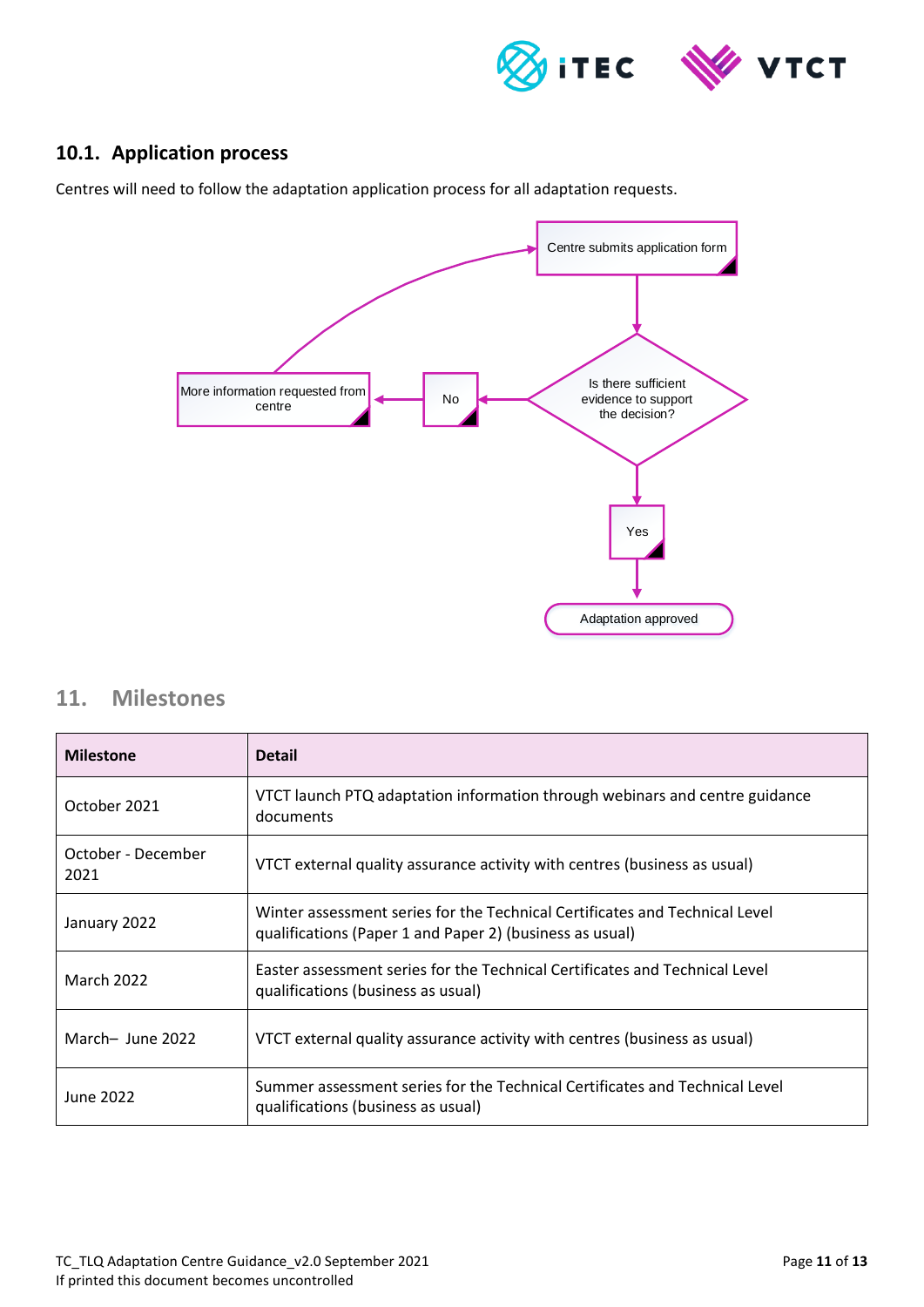

# <span id="page-11-0"></span>**12. Standardisation and quality assurance**

Centres will be required to demonstrate a robust internal quality assurance process to support the adaptations implemented. Centre internal quality assurance activity and VTCT's standardisation and quality assurance activity will be based on risk. Some centres may experience more intense scrutiny as part of VTCT's quality assurance process, for example increased verification activity of the internally marked assessments.

# <span id="page-11-1"></span>**13. Further advice and guidance**

The following resources will be made available to support centres through the adaptation process:

- All webinars will be uploaded to the VTCT website (centre log-in required)
- FAQs following the webinar will be published with the webinar slides

For further enquiries please contact customersupport@vtct.org.uk